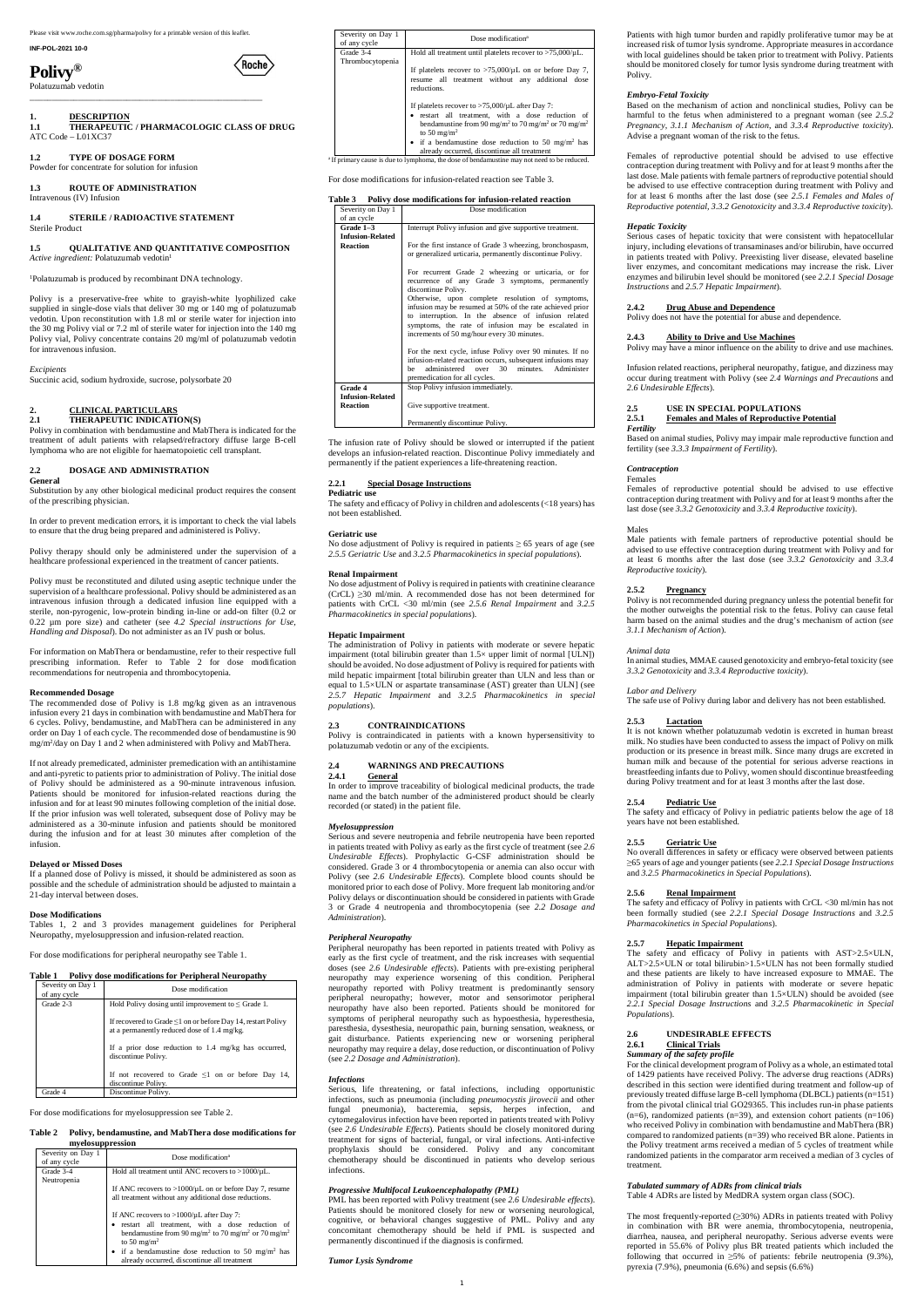The ADR leading to treatment regimen discontinuation in >5% of patients was thrombocytopenia (6.0%).

#### **Table 4 Summary of adverse drug reactions occurring in previously treated DLBCL patients treated with Polivy in combination with BR**

| <b>Adverse drug</b><br>reactions                            | + MabThera<br>$n = 151$ | Polivy + bendamustine | <b>Bendamustine +</b><br><b>MabThera</b><br>$n=39$ |                  |  |  |  |
|-------------------------------------------------------------|-------------------------|-----------------------|----------------------------------------------------|------------------|--|--|--|
| <b>SOC</b>                                                  | All grades              | Grades 3-             | All grades                                         | Grades 3-        |  |  |  |
|                                                             | (%)                     | 4(%)                  | (%)                                                | 4(%)             |  |  |  |
| <b>Infections and Infestations</b>                          |                         |                       |                                                    |                  |  |  |  |
| Pneumonia <sup>a</sup>                                      | 14.6                    | 9.3                   | 17.9                                               | 5.1              |  |  |  |
| Sepsis                                                      | 10.6                    | 9.9                   | 10.3                                               | 10.3             |  |  |  |
| <b>Upper respiratory</b>                                    | 9.9                     | 0.7                   | 7.7                                                | $\overline{0}$   |  |  |  |
| tract infection                                             |                         |                       |                                                    |                  |  |  |  |
| Herpes virus                                                | 5.3                     | 0.7                   | 10.3                                               | 2.6              |  |  |  |
| infection                                                   |                         |                       |                                                    |                  |  |  |  |
| Cytomegalovirus                                             | 2.1                     | 0.7                   | 2.6                                                | 2.6              |  |  |  |
| infection                                                   |                         |                       |                                                    |                  |  |  |  |
| <b>Blood and Lymphatic System Disorders</b>                 |                         |                       |                                                    |                  |  |  |  |
| Neutropenia                                                 | 45.7                    | 40.4                  | 43.6                                               | 35.9             |  |  |  |
| Thrombocytopenia                                            | 32.5                    | 25.8                  | 33.3                                               | 25.6             |  |  |  |
| Anemia                                                      | 31.8                    | 12.6                  | 28.2                                               | 17.9             |  |  |  |
| Leukopenia                                                  | 15.2                    | 10.5                  | 23.1                                               | 18               |  |  |  |
| Lymphopenia                                                 | 13.2                    | 12.5                  | 7.7                                                | 7.7              |  |  |  |
| Febrile Neutropenia                                         | 11.3                    | 10.6                  | 17.9                                               | 17.9             |  |  |  |
| Pancytopenia                                                | $3.\overline{3}$        | $\overline{c}$        | $\boldsymbol{0}$                                   | $\boldsymbol{0}$ |  |  |  |
| <b>Metabolism and Nutrition Disorders</b>                   |                         |                       |                                                    |                  |  |  |  |
| Decreased appetite                                          | 25.8                    | 2.6                   | 20.5                                               | $\boldsymbol{0}$ |  |  |  |
| Hypokalemia                                                 | 16.5                    | 6.5                   | 10.3                                               | 2.6              |  |  |  |
| Hypoalbuminemia                                             | 6.0                     | 1.3                   | 7.7                                                | $\boldsymbol{0}$ |  |  |  |
| Hypocalcemia                                                | 5.3                     | 0.7                   | 5.2                                                | $\mathbf{0}$     |  |  |  |
| <b>Nervous System Disorders</b>                             |                         |                       |                                                    |                  |  |  |  |
| Neuropathy                                                  | 30.5                    | 0.7                   | 7.7                                                | 0                |  |  |  |
| Peripheral                                                  |                         |                       |                                                    |                  |  |  |  |
| <b>Dizziness</b>                                            | 11.3                    | 0                     | 7.7                                                | 0                |  |  |  |
| Peripheral<br>sensory                                       | 7.3                     | $\Omega$              | $\theta$                                           | $\Omega$         |  |  |  |
| neuropathy                                                  |                         |                       |                                                    |                  |  |  |  |
| <b>Respiratory, Thoracic and Mediastinal Disorders</b>      |                         |                       |                                                    |                  |  |  |  |
| Cough                                                       | 15.9                    | 0                     | 25.6                                               | $\boldsymbol{0}$ |  |  |  |
| Pneumonitis                                                 | 1.3                     | $\overline{0}$        | $\mathbf{0}$                                       | $\boldsymbol{0}$ |  |  |  |
| <b>Gastrointestinal Disorders</b>                           |                         |                       |                                                    |                  |  |  |  |
| Diarrhea                                                    | 35.8                    | $\overline{4}$        | 28.2                                               | 5.1              |  |  |  |
| Nausea                                                      | 33.1                    | 0.7                   | 41                                                 | $\boldsymbol{0}$ |  |  |  |
| Constipation                                                | 18.5                    | $\boldsymbol{0}$      | 20.5                                               | 2.6              |  |  |  |
| <b>Abdominal Pain</b>                                       | 17.9                    | 4.6                   | 17.9                                               | 2.6              |  |  |  |
| Vomiting                                                    | 17.2                    | 2.6                   | 12.8                                               | $\boldsymbol{0}$ |  |  |  |
| Abdominal<br>pain                                           | 7.3                     | 0.7                   | 5.1                                                | $\overline{0}$   |  |  |  |
| upper                                                       |                         |                       |                                                    |                  |  |  |  |
| <b>Skin and Subcutaneous Tissue Disorders</b>               |                         |                       |                                                    |                  |  |  |  |
| Pruritus                                                    | 9.3                     | 0                     | 10.3                                               | 2.6              |  |  |  |
| <b>Musculoskeletal Disorders</b>                            |                         |                       |                                                    |                  |  |  |  |
| Arthralgia                                                  | $\overline{4}$          | 0                     | $\boldsymbol{0}$                                   | $\boldsymbol{0}$ |  |  |  |
| <b>General Disorders and Administration Site Conditions</b> |                         |                       |                                                    |                  |  |  |  |
| Pyrexia                                                     | 28.5                    | 1.3                   | 23.1                                               | $\boldsymbol{0}$ |  |  |  |
| Fatigue                                                     | 26.5                    | $\mathbf{2}$          | 35.9                                               | 2.6              |  |  |  |
| Asthenia                                                    | 11.9                    | $\overline{c}$        | 15.4                                               | 0                |  |  |  |
| Chills                                                      | 4.6                     | $\boldsymbol{0}$      | 7.7                                                | 0                |  |  |  |
| <b>Investigations</b>                                       |                         |                       |                                                    |                  |  |  |  |
| Weight decreased                                            | 13.9                    | 0.7                   | 7.7                                                | 2.6              |  |  |  |
| Transaminase                                                | 7.3                     | 0.7                   | 0                                                  | $\mathbf{0}$     |  |  |  |
| elevation                                                   |                         |                       |                                                    |                  |  |  |  |
| Hypophosphatemia                                            | $\overline{4}$          | 1.4                   | 2.6                                                | 2.6              |  |  |  |
| Lipase increase                                             | 4                       | 1.4                   | 0                                                  | 0                |  |  |  |
| <b>Injury, Poisoning, and Procedural</b>                    |                         |                       |                                                    |                  |  |  |  |
| Infusion related                                            | 11.9                    | 2.0                   | 5.1                                                | $\overline{0}$   |  |  |  |
| reaction                                                    |                         |                       |                                                    |                  |  |  |  |

<sup>a</sup>ADR associated with fatal outcome

#### *Description of selected adverse drug reactions from clinical trials Myelosuppression*

4.0% of patients in the Polivy plus BR arms discontinued Polivy due to neutropenia compared to 2.6% of patients in the BR arm who discontinued treatment due to neutropenia. Thrombocytopenia events led to discontinuation of treatment in 7.9% of patients in the Polivy plus BR arms and 5.1% of patients in the BR arm. No patients discontinued treatment due to anemia in either the Polivy plus BR arms or BR arm.

#### *Peripheral Neuropathy (PN)*

In the Polivy plus BR arms, Grade 1 and 2 PN events were reported in 15.9% and 12.6% of patients, respectively. In the BR arm, Grade 1 and 2 PN events were reported in 2.6% and 5.1% of patients, respectively. One Grade 3 PN event was reported in the Polivy plus BR arms and no Grade 3 PN events were reported in the BR arm. No Grade 4-5 PN events were reported in either the Polivy plus BR arms or BR arm. 2.6% of patients discontinued Polivy treatment due to PN and 2.0% of patients had Polivy dose reduction due to PN. No patients in the BR arm discontinued treatment or had dose reductions due to PN. In the Polivy plus BR arms, the median onset to first event of PN was 1.6 months, and 39.1% of patients with PN events reported event resolution (see *2.4 Warnings and Precautions*).

#### *Infections*

Infections, including pneumonia and other types of infections, were reported in 48.3% of patients in the Polivy plus BR arms and 51.3% of patients in the BR arm. In the Polivy plus BR arms, serious infections were reported in 27.2% of patients and fatal infections were reported in 6.6% of patients. In the BR arm, serious infections were reported in 30.8% of patients and fatal infections were reported in 10.3% of patients. Four patients (2.6%) discontinued treatment in the Polivy plus BR arms due to infection compared to 2 patients (5.1%) in the BR arm (see *2.4 Warnings and Precautions*).

Polatuzumab vedotin is a CD79b-targeted antibody-drug conjugate that preferentially delivers a potent anti-mitotic agent (monomethyl auristatin E, or MMAE) to B-cells, which results in the killing of malignant B-cells. The polatuzumab vedotin molecule consists of MMAE covalently attached to a humanized immunoglobulin G1 (IgG1) monoclonal antibody via a cleavable linker. The monoclonal antibody binds with high affinity and selectivity to CD79b, a cell surface component of the B-cell receptor. CD79b expression is restricted to normal cells within the B-cell lineage (with the exception of plasma cells) and malignant B-cells; it is expressed in >95% of DLBCL. Upon binding CD79b, polatuzumab vedotin is rapidly internalized and the linker is cleaved by lysosomal proteases to enable intracellular delivery of MMAE. MMAE binds to microtubules and kills dividing cells by inhibiting cell division and inducing apoptosis.

#### *Progressive Multifocal Leukoencephalopathy (PML)*

One case of PML, which was fatal, occurred in a patient treated with Polivy plus bendamustine and obinutuzumab. This patient had three prior lines of therapy that included anti-CD20 antibodies (see *2.4 Warnings and Precautions*).

#### *Hepatic toxicity*

In another study, two cases of serious hepatic toxicity (hepatocellular injury and hepatic steatosis) were reported and were reversible (see *2.4 Warnings and Precautions*).

Patients were randomized 1:1 to receive Polivy plus BR or BR alone for six 21-day cycles. Patients were stratified by duration of response to last prior treatment of  $\leq$ 12 months or >12 months.

#### *Gastrointestinal Toxicity*

Gastrointestinal toxicity events were reported in 72.8% of patients in the Polivy plus BR arms compared to 66.7% of patients in the BR arm. Most events were Grade 1-2, and Grade 3-4 events were reported in 16.5% of patients in the Polivy plus BR arms compared to 12.9% of patients in the BR arm. The most common gastrointestinal toxicity events were diarrhea and nausea.

# **2.6.2 Postmarketing Experience**

Not applicable

#### **Table 5 Summary of efficacy in randomized patients with previously treated DLBCL from study GO2936**

#### **2.7 OVERDOSE**

There is no experience with overdose in human clinical trials. The highest dose tested to date is 2.4 mg/kg administered as an intravenous infusion. Patients who experience overdose should have immediate interruption of their infusion and be closely monitored.

#### **2.8 INTERACTIONS WITH OTHER MEDICINAL PRODUCTS AND OTHER FORMS OF INTERACTION** No dedicated clinical drug-drug interaction studies with Polivy in humans have been conducted.

#### *Drug interactions with co-medications that are CYP3A inhibitors, inducers or substrates*

Based on physiological-based pharmacokinetic (PBPK) model simulations of MMAE released from polatuzumab vedotin, strong CYP3A inhibitors (e.g., ketoconazole) may increase the area under the concentration-time curve (AUC) of unconjugated MMAE by 48%. Monitor patients receiving concomitant strong CYP3A inhibitors more closely for signs of toxicities. Strong CYP3A inducers (e.g., rifampin) may decrease the AUC of unconjugated MMAE by 49%.

Unconjugated MMAE is not predicted to alter the AUC of concomitant drugs that are CYP3A substrates (e.g., midazolam).

#### *Drug interactions of MabThera and bendamustine in combination with polatuzumab vedotin*

Per modified Lugano 2014 criteria: Bone marrow confirmation of PET-CT CR required. PET-CT PR required meeting both PET-CT criteria and CT criteria. \*\*6-8 weeks after day 1 of cycle 6 or last study treatment

\*\*\* Stratification by duration of response to prior therapy (≤12 months vs >12 months)

The pharmacokinetics (PK) of MabThera and bendamustine are not affected by co-administration with Polivy. Concomitant MabThera is associated with increased antibody conjugated MMAE (acMMAE) plasma AUC by 24% and decreased unconjugated MMAE plasma AUC by 37%, based on population PK analysis. No dose adjustment is required.

Bendamustine does not affect acMMAE and unconjugated MMAE plasma AUC.

#### **3. PHARMACOLOGICAL PROPERTIES AND EFFECTS 3.1 PHARMACODYNAMIC PROPERTIES 3.1.1 Mechanism of Action**

## **3.1.2 Clinical / Efficacy Studies**

The efficacy of Polivy plus BR was evaluated in an international, multicenter, open-label study (GO29365) which included a randomized cohort  $(n=80)$  and an extension cohort  $(n=106)$  of patients with previously treated DLBCL.

Eligible patients were not candidates for autologous hematopoietic stem cell transplant (HSCT) and had relapsed or refractory disease after receiving at least one prior systemic chemotherapy regimen. The study excluded patients with prior allogeneic HSCT, central nervous system lymphoma, transformed follicular lymphoma (FL), and grade 3b FL.

Polivy was given intravenously at 1.8 mg/kg administered on Day 2 of Cycle 1 and on Day 1 of Cycles 2-6. Bendamustine was administered at 90 mg/m<sup>2</sup> intravenously daily on Days 2 and 3 of Cycle 1 and on Days 1 and 2 of Cycles 2-6. MabThera was administered at 375 mg/m<sup>2</sup> intravenously on Day 1 of Cycles 1-6.

The primary endpoint of the study was complete response (CR) rate at end of treatment (6-8 weeks after day 1 of cycle 6 or last study treatment) as assessed by independent review committee (IRC). Efficacy results are summarized in Tables 5-6 and in Figures 1-3.

#### *Randomized Cohort (n=80)*

The two treatment groups were generally balanced with respect to baseline demographics and disease characteristics. The median age was 69 years (range 30 to 86 years) and 71% of patients were white and 66% were male. The majority of patients (98%) had DLBCL not otherwise specified (NOS). Overall, 48% of patients had activated B-cell (ABC) DLBCL and 40% of patients had germinal center B-cell like (GCB) DLBCL. Primary reasons patients were not candidates for HSCT included age (40%), insufficient response to salvage therapy (26%) and prior transplant failure (20%). The median number of prior therapies was 2 (range: 1-7) with 29% (n=23) receiving one prior therapy, 25% (n=20) receiving 2 prior therapies, and 46% (n=37) receiving 3 or more prior therapies. 80% of patients had refractory disease.

| , 110111 Stuuy GO29905+ |                  |                       |  |  |  |  |
|-------------------------|------------------|-----------------------|--|--|--|--|
|                         | Polivy +         | <b>Bendamustine +</b> |  |  |  |  |
|                         | $bendamustine +$ | MabThera              |  |  |  |  |

|                                           | <b>MabThera</b><br>$N = 40$ | $N=40$                                   |  |
|-------------------------------------------|-----------------------------|------------------------------------------|--|
|                                           |                             | <b>Median observation time 42 months</b> |  |
| <b>Primary Endpoint</b>                   |                             |                                          |  |
| Complete Response Rate* (IRC-assessed) at |                             |                                          |  |
| End of treatment**                        |                             |                                          |  |
| Responders (%)                            | 16(40.0)                    | 7(17.5)                                  |  |
| Difference in response rate (%) [95% CI]  |                             | 22.5 [2.6, 40.2]                         |  |
| p-value (CMH chi-squared test***)         |                             | 0.0261                                   |  |
| <b>Key Endpoints</b>                      |                             |                                          |  |
| <b>Overall Survival</b>                   |                             |                                          |  |
| Number (%) of patients with event         | 26(65.0)                    | 29(72.5)                                 |  |
| Median OS (95% CI), months                | 12.4 (9.0, 32)              | 4.7(3.7, 8.3)                            |  |
| HR [95% CI]                               | $0.42$ [0.24, 0.75]         |                                          |  |
| p-value (Log-Rank test, stratified***)    |                             | $0.0014$ <sup>1</sup>                    |  |
| Progression Free survival (INV-assessed)  |                             |                                          |  |
| Number (%) of patients with event         | 30(75.0)                    | 35(87.5)                                 |  |
| Median PFS (95% CI), months               | 7.5(5.0, 17.0)              | 2.0(1.5, 3.7)                            |  |
| HR [95% CI]                               |                             | $0.33$ [0.20, 0.56]                      |  |
| p-value (Log-Rank test, stratified***)    |                             | < 0.0001                                 |  |
| Duration of response (INV-assessed)       |                             |                                          |  |
| Number of patients included in analysis   | 28                          | 13                                       |  |
| Number (%) of patients with event         | 20(71.4)                    | 11(84.6)                                 |  |
| Median DOR (95% CI), months               | 12.7(5.8, 27.9)             | 4.1(2.6, 12.7)                           |  |
| HR [95% CI]                               |                             | $0.42$ [0.19, 0.91]                      |  |
| p-value (Log-Rank test, stratified***)    |                             | 0.0245                                   |  |

3 or more prior therapies. 76% of patients had refractory dis

|                                            | $Polivv +$          | <b>Bendamustine +</b> |  |
|--------------------------------------------|---------------------|-----------------------|--|
|                                            | bendamustine +      | <b>MabThera</b>       |  |
|                                            | <b>MabThera</b>     | $N=40$                |  |
|                                            | $N=40$              |                       |  |
| Overall Response Rate* (INV-assessed) at   |                     |                       |  |
| End of Treatment**                         |                     |                       |  |
| Responders (%) (CR, PR)                    | 19(47.5)            | 7(17.5)               |  |
| Difference in response rate $(\%)$ [95%]   | 30.0 [9.5, 47.4]    |                       |  |
| CП                                         |                     |                       |  |
| p-value (CMH chi-squared test***)          | 0.0036              |                       |  |
| Complete Response (%) (CR)                 | 17(42.5)<br>6(15.0) |                       |  |
| Difference in response rate $(\%)$ [95%]   | 27.5 [7.7, 44.7]    |                       |  |
| CП                                         |                     |                       |  |
| p-value (CMH chi-squared test***)          | 0.0061              |                       |  |
| Partial Response (%) (PR)                  | 2(5.0)              | 1(2.5)                |  |
| 95% CI Clopper-Pearson                     | [0.6, 16.9]         | [0.06, 13.2]          |  |
| Best Overall Response Rate* (INV-assessed) |                     |                       |  |
| Responders (%) [CR, PR]                    | 28 (70.0)           | 13(32.5)              |  |
| Difference in response rate (%) [95% CI]   | 37.5 [15.6, 54.7]   |                       |  |
| Complete Response (%) [CR]                 | 23(57.5)            | 8(20.0)               |  |
| 95% CI Clopper-Pearson                     | [40.9, 73.0]        | [9.1, 35.7]           |  |
| Partial Response (%) [PR]                  | 5(12.5)             | 5(12.5%)              |  |
| 95% CI Clopper-Pearson                     | [4.2, 26.8]         | [4.2, 26.8]           |  |

IRC: Independent Review Committee; INV: Investigator; CI: Confidence Interval, HR: Hazard Ratio; CMH: Cochran-Mantel-Haenszel; OS: Overall survival; NE: Not evaluable; PFS: progression free survival; DOR: Duration of response

#### **Figure 1 Kaplan Meier curve of overall survival**



No.: number; Pola: Polivy; BR: bendamustine and MabThera; HR: hazard ratio.

#### **Figure 2 Kaplan-Meier curve of INV assessed progression-free survival**



No.; number; Pola: Polivy; BR: bendamustine and MabThera; HR: hazard ratio

Results of subgroup analyses

Results of subgroup analysis of overall survival were consistent with the results seen in the overall DLBCL population (see Figure 3 below).

#### **Figure 3 Forest plot of Overall survival**

|                                                    | Total                       |                          | 0.45                        |                        |                         | 01403                   |                 |                     |                    |                          |  |
|----------------------------------------------------|-----------------------------|--------------------------|-----------------------------|------------------------|-------------------------|-------------------------|-----------------|---------------------|--------------------|--------------------------|--|
| <b>Learline Rick Factors</b>                       | $\overline{\phantom{a}}$    | $\overline{a}$           | <b>Eyens</b>                | <b>Median (Months)</b> |                         | <b>Events</b>           | Median (Months) | <b>Hazand Ratio</b> | 95% Wald Ct        | Pula-bh                  |  |
| <b>Il Patients</b>                                 | 30                          | 43                       | 29                          | 47                     | 40                      | $^{36}$                 | 12.4            | 645                 | (9.25, 0.25)       | ⊶                        |  |
| an Group het                                       |                             |                          |                             |                        |                         |                         |                 |                     |                    |                          |  |
| $-055$                                             | $\bf{21}$                   | $\dot{M}$                | 10 <sub>10</sub>            | 2.8                    | 17                      | 11                      | 10.5            | 0.51                | 10.18.1.069        |                          |  |
| 56                                                 | $\overline{a}$              | $\overline{16}$          | 19                          | 2.1                    | $^{73}$                 | $_{\rm rs}$             | 9.8             | 0.42                | 03.23. 0.840       | ᆂ                        |  |
| ×                                                  |                             |                          |                             |                        |                         |                         |                 |                     |                    |                          |  |
| Male                                               | M.                          | $\mathbf{z}_k$           | 15                          | 4.5                    | 78.                     | $\mathbf{a}$            | 12.0            | m/A                 | 88.28.1.825        |                          |  |
| <b>Homake</b>                                      | $\overline{17}$             | 15                       | 10                          | 47                     | 12                      | ×                       | 28.0            | 6.28                | (0.10, 0.78)       | --                       |  |
| lete:                                              |                             |                          |                             |                        |                         |                         |                 |                     |                    |                          |  |
| Amerycan Indian or Alaska Nature                   |                             | $\overline{1}$           | ×                           | 3.6                    |                         | $\sim$                  | ×.              | car.                | <b>START</b>       |                          |  |
| Agen:                                              | to                          | ×                        | ×                           | 32.0                   |                         | ٠                       | ×.              | 0.86                | 10:06.7.541        |                          |  |
| <b>Work or African American</b>                    |                             |                          |                             |                        |                         |                         | 44              |                     |                    |                          |  |
| White:                                             | 57                          | 34                       | 22                          | 47                     | 16                      | $\overline{17}$         | 12.8            | 0.13                | 10.22.0.813        | ⊶                        |  |
|                                                    |                             | $\ddot{\phantom{1}}$     | $\overline{4}$              | 41                     | ×                       | A.                      | 30              | 8.76                | <b>BLOS. 1.490</b> |                          |  |
| DEASAN                                             |                             |                          |                             |                        |                         |                         |                 |                     |                    |                          |  |
| lateline ECOG PS<br>$0 \leq 1$                     | $\overline{M}$              | $\mathbf{M}$             | $\overline{\boldsymbol{v}}$ | 5.8                    | $\overline{\mathbf{x}}$ | $\boldsymbol{\Sigma}$   | 13.3            | o.ks                | 83.25.0.825        | $-$                      |  |
|                                                    | $\mathbf{H}$                | $\lambda$                | $\overline{ }$              | 1.6                    | ٠                       | $\overline{a}$          | 2.6             | 0.39                |                    |                          |  |
| $^{22}$                                            |                             |                          |                             |                        |                         |                         |                 |                     | (0.10, 1.51)       |                          |  |
| inn Arbor Stage at Study Entry                     |                             |                          |                             |                        |                         | ×                       | 32.0            |                     | (0.15, 5.59)       |                          |  |
| Stage Littl                                        | 10 <sub>o</sub><br>$^{30}$  | ×                        | $\mathbf{z}$                | ×<br>3.9               | ×                       |                         |                 | 0.52                |                    | $\overline{\phantom{a}}$ |  |
| Steele BVW                                         |                             | 36                       | $\overline{z}$              |                        | 34                      | $\overline{\mathbf{a}}$ | 11.5            | 0.35                | 89.21. 0.672       |                          |  |
| <b>May Disease</b>                                 |                             |                          |                             |                        |                         |                         |                 |                     |                    | $-1$                     |  |
| Yes                                                | $\mathcal{M}_{\mathcal{A}}$ | 14                       | $\Omega$                    | 3.6                    | 10                      | $\mathbf{r}$            | 11.8            | 4.56                | 89.23, 1.411       | ≕                        |  |
| No.                                                | 56                          | $\overline{\mathcal{M}}$ | $\overline{u}$              | 5.9                    | 10 <sub>1</sub>         | $^{18}$                 | 13.9            | 6.43                | 19.22, 0.850       |                          |  |
| efractory to Last Prior Anti-Lymphoma Therapy      |                             |                          |                             |                        |                         |                         |                 |                     |                    | $-$                      |  |
| Yes.                                               | 68                          | $\mathbf{u}$             | $\mathbf{z}$                | 3.8                    | 10 <sub>1</sub>         | $\overline{\mathbf{z}}$ | 9.5             | 9.83                | 19.24.0.289        | —                        |  |
| 1. Main                                            | <b>AT</b>                   | $\mathbf{r}$             | $\ddot{\phantom{1}}$        | 13.3                   | 10 <sub>1</sub>         | $\overline{a}$          | ×               | 0.4%                | 03.11.1.840        |                          |  |
| ines of Prior Anti-Lynghoma Therape                |                             |                          |                             |                        |                         |                         |                 |                     |                    |                          |  |
|                                                    | 25                          | 12                       | ٠                           | 3.9                    | 11                      | ٠                       | n.              | 6.20                | 12.08.0.863        | ÷                        |  |
| 22                                                 | <b>ST</b>                   | $^{28}$                  | z                           | 3.8                    | $\mathbf{z}$            | $\mathbf{z}$            | 11.5            | 451                 | (0.27, 0.94)       |                          |  |
| <b>Yinary Refractory</b>                           |                             |                          |                             |                        |                         |                         |                 |                     |                    | $-$                      |  |
| Yes                                                | 49                          | $_{24}$                  | 19                          | 3.7                    | 21                      | 15                      | 7.7             | 0.54                | (0.27, 1.07)       |                          |  |
| No                                                 | $\mathbf{M}$                | $\overline{\mathbf{u}}$  | 10 <sup>2</sup>             | 6.0                    | 19                      | $\mathbf{H}$            | 78.5            | 0.35                | 0514.0.852         |                          |  |
| <b>PLat Study Firery</b>                           |                             |                          |                             |                        |                         |                         |                 |                     |                    |                          |  |
| $\alpha$                                           | 79                          | $\mathbf{u}$             | ¥                           | 6.0                    | is.                     | $^{50}$                 | 78.0            | 8.56                | 03.74.3.885        | ∸<br>--                  |  |
|                                                    | \$1                         | $\overline{\mathbf{z}}$  | 22                          | 3.8                    | $_{22}$                 | si.                     | 10.5            | 0.90                | 10.20.0.785        |                          |  |
| all-of-origin (central review)                     |                             |                          |                             |                        |                         |                         |                 |                     |                    |                          |  |
| $45^\circ$                                         | 39                          | 20                       | D.                          | 4.7                    | 19                      | 3K                      | 12.8            | 0.57                | 88.15.0.00         | --                       |  |
| cca                                                | $\overline{\mathbf{22}}$    | 17                       | $\overline{D}$              | 3.8                    | 15                      | 12                      | 8.9             | 0.57                | (0.24, 1.27)       |                          |  |
| Anation of Response to Prior Anti-Lumphoma Therapy |                             |                          |                             |                        |                         |                         |                 |                     |                    |                          |  |
| <b>IN 2 MONTHS</b>                                 | 14                          | 6                        | ×                           | 13.5                   | $\overline{a}$          | ×                       | ×               | 0.51                | 10:09.1.830        |                          |  |
| £12 MONTHS                                         | is.                         | $_{14}$                  | $\mathcal{P}_{\mathcal{R}}$ | 3.9                    | $^{32}$                 | $\overline{75}$         | 16.5            | 0.41                | \$5.74.6.762       | $-$                      |  |
| stranodal involvement at Study Entry               |                             |                          |                             |                        |                         |                         |                 |                     |                    |                          |  |
|                                                    | 56                          | 28                       | 22                          | 3.9                    |                         | $\mathbf{y}_2$          | 11.5            | 0.86                | 89.25. 0.062       | $- -$                    |  |
| Yes                                                | $^{34}$                     | $11$                     | $\overline{ }$              | 84                     | $\mathbf{11}$           | ×                       | $\sim$          | 0.37                | (0.12, 1.18)       | $\sim$                   |  |
| No<br><b>Yor Bone Marrow Transdard</b>             |                             |                          |                             |                        |                         |                         |                 |                     |                    |                          |  |
|                                                    | 16                          | 6                        | $\mathbf{I}$                | 5.3                    | 10                      | ×                       | 13.9            | 0.73                | (0.18, 2.95)       |                          |  |
| Yes.                                               | ü                           | $\mu$                    | $\tilde{h}$                 | $\overline{45}$        |                         |                         |                 | 0.80                |                    | ⊶                        |  |
| No                                                 |                             |                          |                             |                        | 30                      | $\boldsymbol{\lambda}$  | 11.6            |                     | (0.22, 0.23)       |                          |  |

ECOG PS: Eastern Cooperative Oncology Group Performance Status; IPI: International Prognostic Index; ABC: activated B-cell; GCB: germinal center B-cell like; Pola: Polivy; BR: bendamustine and MabThera; CI: confidence interval

#### *Extension cohort (n=106)*

The median age was 70 years (range 24 to 94 years) 78% of patients were white and 49% were male. The majority of patients (94%) had DLBCL not otherwise specified (NOS). Overall, 48% of patients had ABC DLBCL and 40% of patients had GCB DLBCL. Primary reasons patients were not candidates for HSCT included age (44%), insufficient response to salvage therapy (29%) and prior transplant failure (14%). The median number of prior therapies was 2 (range: 1-7) with 35% (n=37) receiving one prior therapy, 26% (n=27) receiving 2 prior therapies, and 40% (n=42) receiving

#### **Table 6 Summary of efficacy in extension cohort with previously treated DLBCL from study GO29365**

|                                          | Polivy + bendamustine + MabThera   |
|------------------------------------------|------------------------------------|
|                                          | $n = 106$                          |
|                                          | Median observation time 9.7 months |
| <b>Primary Endpoint</b>                  |                                    |
| Complete Response Rate* (IRC-assessed)   |                                    |
| at End of treatment**                    |                                    |
| Responders (%) [95% CI]                  | 42 (39.6) [30.3, 49.6]             |
| <b>Key Endpoints</b>                     |                                    |
| <b>Overall Survival</b>                  |                                    |
| Number (%) of patients with event        | 51 (48.1)                          |
| Median OS (95% CI), months               | 11.0(8.3, 14.2)                    |
| Progression Free survival (INV-assessed) |                                    |
| Number (%) of patients with event        | 68 (64.2)                          |
| Median PFS (95% CI), months              | 5.5(4.8, 6.9)                      |
| Duration of response (INV-assessed)      |                                    |
| Number of patients included in analysis  | 66(62.3)                           |
| Number (%) of patients with event        | 28 (42.4)                          |
| Median DOR (95% CI), months              | 5.9(4.8, 11.6)                     |
| Overall Response Rate* (INV-assessed) at |                                    |
| End of Treatment**                       |                                    |
| Responders (%) (CR, PR)                  | 45 (42.5) [32.9, 52.4]             |
| Complete Response (%) (CR)               | 39 (36.8)                          |
| 95% CI Clopper-Pearson                   | [27.6, 46.7]                       |
| Partial Response (%) (PR)                | 6(5.7)                             |
| 95% CI Clopper-Pearson                   | $[2.1 - 11.9]$                     |
| Best Overall Response Rate* (INV-        |                                    |
| assessed)                                |                                    |